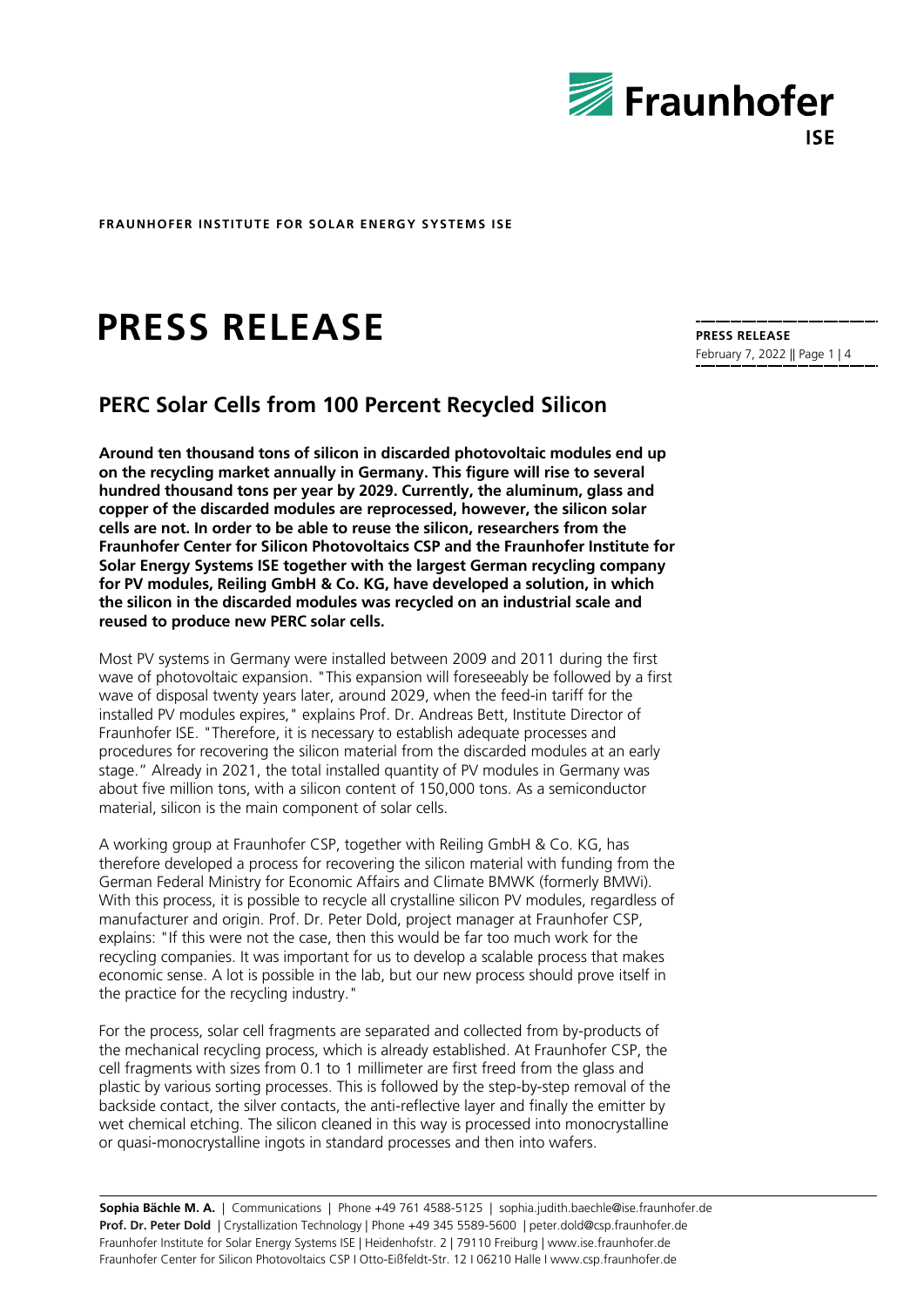

The crystallization is carried out with 100 percent recycled silicon without the addition of commercial ultrapure silicon. The wafers made of recycled silicon were fabricated into PERC solar cells at **Fraunhofer ISE's PV-TEC**. In the first trial, the solar cell conversion efficiency was 19.7 percent. "This is below the efficiency of today's premium PERC solar cells, which have an efficiency of around 22.2 percent, but it is certainly above that of the solar cells in the old, discarded modules," says Dold, putting the initial results into context."

**PRESS RELEASE** February 7, 2022 || Page 2 | 4



By-products of the treatment process at Reiling GmbH, from which the solar cell fragments are separated and collected. © Fraunhofer ISE

The Fraunhofer-Gesellschaft based in Germany is the world's leading applied research organization. Prioritizing key future-relevant technologies and commercializing its findings in business and industry, it plays a major role in the innovation process. A trailblazer and trendsetter in innovative developments and research excellence, it is helping shape our society and our future. Founded in 1949, the Fraunhofer-Gesellschaft currently operates 76 institutes and research units throughout Germany. Over 30,000 employees, predominantly scientists and engineers, work with an annual research budget of €2.9 billion. Fraunhofer generates €2.5 billion of this from contract research.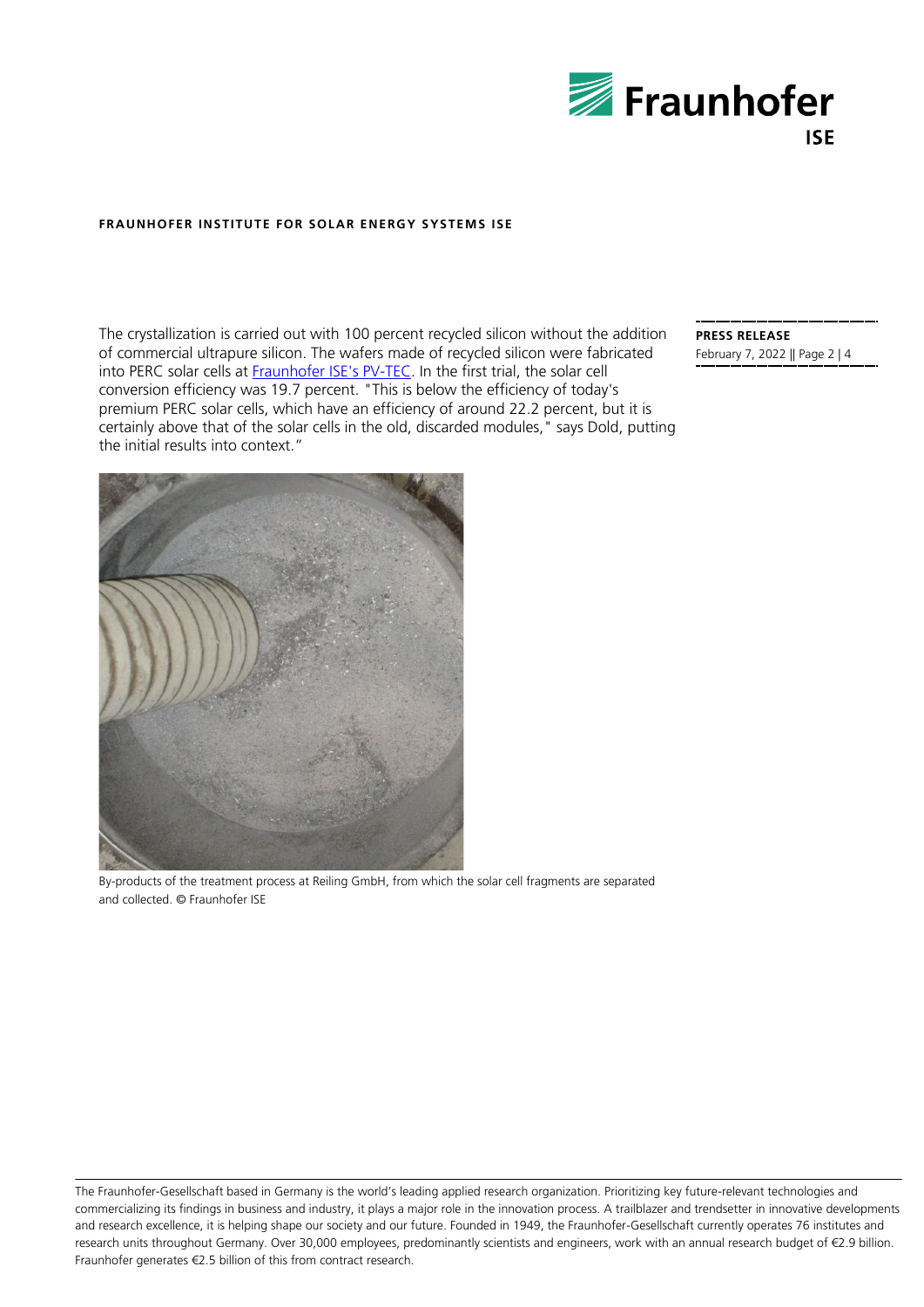



Purified silicon and wafers made from 100% recycled silicon. © Fraunhofer ISE



PERC solar cells made of 100 % recycled silicon with an efficiency of 19.7 percent. © Fraunhofer ISE

The Fraunhofer-Gesellschaft based in Germany is the world's leading applied research organization. Prioritizing key future-relevant technologies and commercializing its findings in business and industry, it plays a major role in the innovation process. A trailblazer and trendsetter in innovative developments and research excellence, it is helping shape our society and our future. Founded in 1949, the Fraunhofer-Gesellschaft currently operates 76 institutes and research units throughout Germany. Over 30,000 employees, predominantly scientists and engineers, work with an annual research budget of €2.9 billion. Fraunhofer generates €2.5 billion of this from contract research.

**PRESS RELEASE** February 7, 2022 || Page 3 | 4